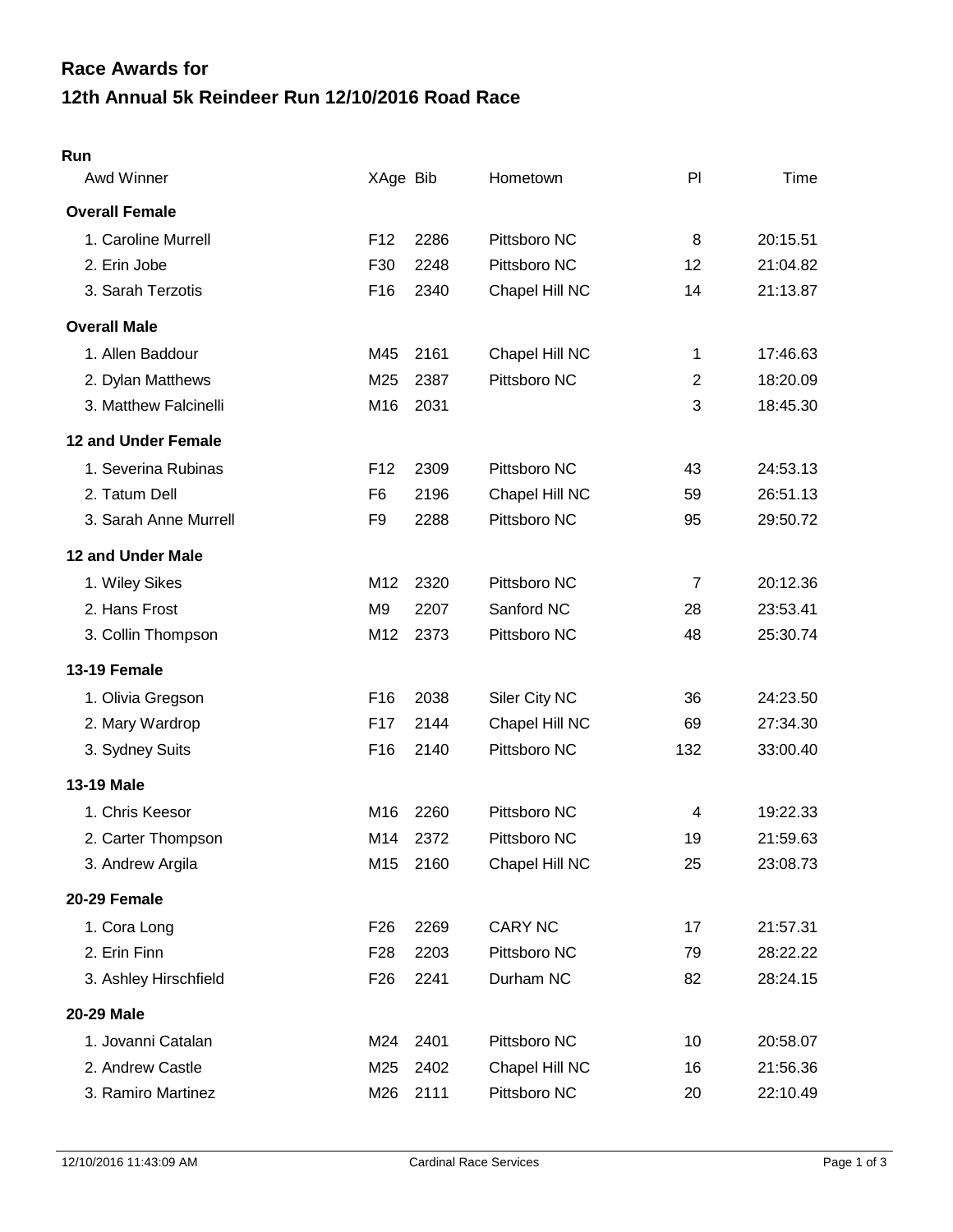## **30-39 Female**

| 1. Jennifer Parks          | F33             | 2291 | Pittsboro NC   | 15  | 21:15.69 |
|----------------------------|-----------------|------|----------------|-----|----------|
| 2. Jaclyn Cook             | F34             | 2182 | Apex NC        | 41  | 24:49.68 |
| 3. Kristen Breedlove       | F32             | 2011 | Goldston NC    | 54  | 26:08.54 |
| 30-39 Male                 |                 |      |                |     |          |
| 1. Dale Haiducek           | M32             | 2230 | Durham NC      | 13  | 21:10.76 |
| 2. Aaron Thomas            | M32             | 2142 | Pittsboro NC   | 31  | 24:01.01 |
| 3. Ryan Daly               | M31             | 2188 | Pittsboro NC   | 38  | 24:28.62 |
| 40-49 Female               |                 |      |                |     |          |
| 1. Anne Macdonald          | F45             | 2275 | <b>CARY NC</b> | 22  | 22:28.17 |
| 2. Andrea Hathcote         | F40             | 2238 | Pittsboro NC   | 61  | 27:01.46 |
| 3. Kate Schliebe           | F40             | 2315 | Pittsboro NC   | 68  | 27:27.01 |
| 40-49 Male                 |                 |      |                |     |          |
| 1. Lawrence Savage         | M48             | 2311 | Cary NC        | 6   | 19:47.27 |
| 2. Jason Leonard           | M40             | 2391 | Moncure NC     | 9   | 20:25.72 |
| 3. Marty Gaal              | M45             | 2208 | Cary NC        | 11  | 20:59.94 |
| 50-59 Female               |                 |      |                |     |          |
| 1. Gwynneth Harrington     | F <sub>52</sub> | 2233 | Pittsboro NC   | 50  | 25:44.48 |
| 2. Liz Carey               | F <sub>55</sub> | 2393 | Pittsboro NC   | 52  | 26:00.48 |
| 3. Barbara Mathews         | F <sub>58</sub> | 2277 | Pittsboro NC   | 73  | 27:48.06 |
| 50-59 Male                 |                 |      |                |     |          |
| 1. Greg Hirschfield        | M58             | 2244 | Durham NC      | 35  | 24:21.88 |
| 2. Tony Golden             | M51             | 2219 | Chapel Hill NC | 51  | 25:55.16 |
| 3. Brad Chance             | M54             | 2018 | asheboro NC    | 58  | 26:49.39 |
| 60-69 Female               |                 |      |                |     |          |
| 1. Beth Goldston           | F64             | 2220 | Pittsboro NC   | 109 | 30:45.39 |
| 2. Jackie Griffin          | F60             | 2223 | Sanford NC     | 124 | 32:27.77 |
| 3. Jane Gallagher          | F62             | 2209 | Pittsboro NC   | 136 | 33:23.13 |
| 60-69 Male                 |                 |      |                |     |          |
| 1. Clint Bryan             | M61             | 2172 | Pittsboro NC   | 5   | 19:29.92 |
| 2. David Hughes            | M61             | 2390 | Pittsboro NC   | 23  | 22:29.84 |
| 3. Joe Godfrey             | M65             | 2215 | Pittsboro NC   | 85  | 28:42.40 |
| <b>70 and Above Female</b> |                 |      |                |     |          |
| 1. Margie Emshoff          | F71             | 2199 | Chapel Hill NC | 184 | 37:53.18 |
| 2. Dorit Kagy              | F75             | 2259 | Siler City NC  | 259 | 51:21.24 |
| 3. Marion Geiser           | F73             | 2213 | Pittsboro NC   | 268 | 54:28.21 |